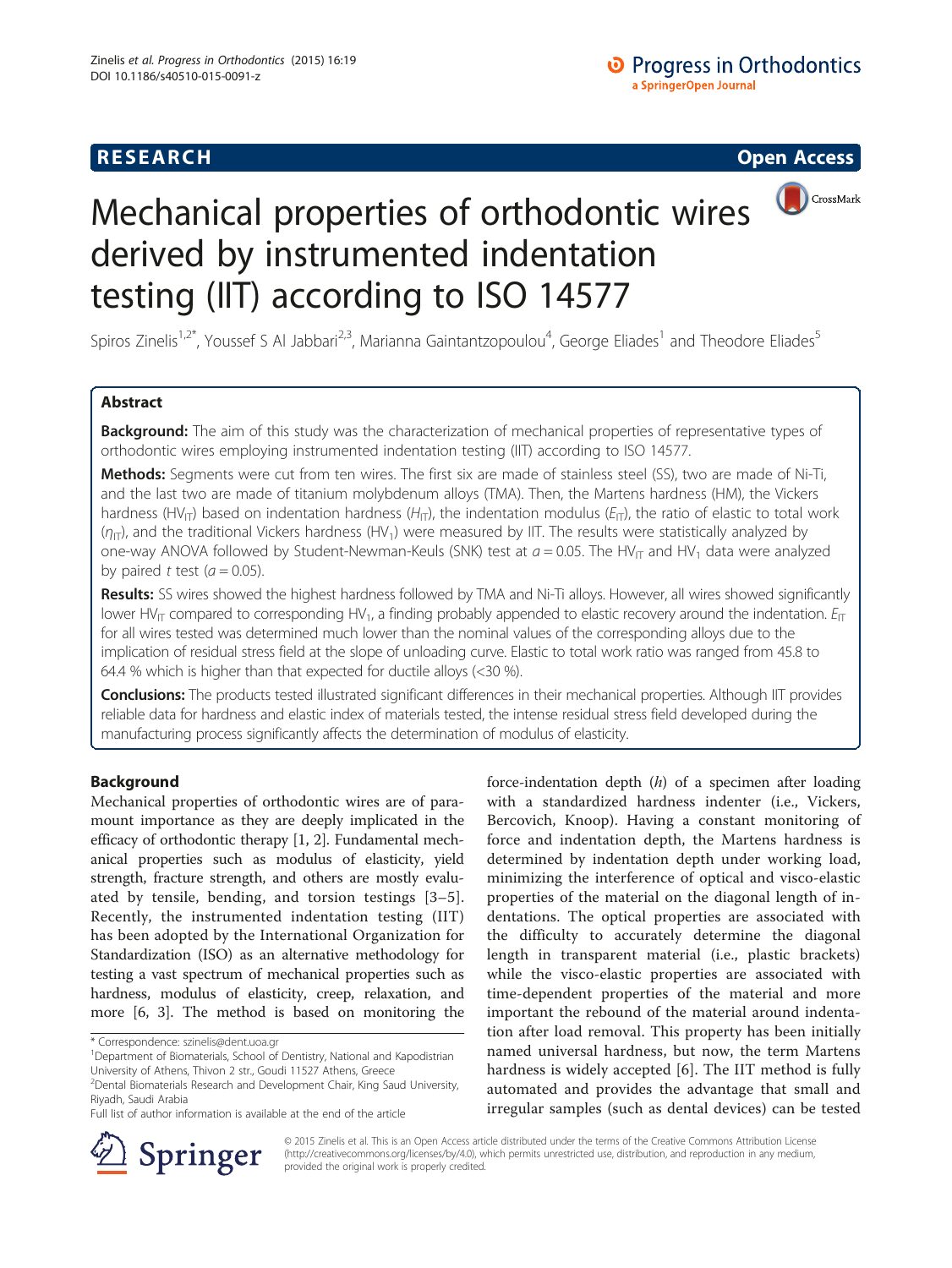as final products bypassing the demand for standard specimens such as rectangular beams, dumbbells, etc. The principle, the mathematical formulas, and the properties tested are thoroughly presented in ISO 14577-1 [[6](#page-5-0)] specification, where testing is classified in macro-range  $(2 N \le F \le 30 kN)$ , micro-range  $(F \le 2 N, h > 0.2 \mu m)$ , and nano-range ( $h \leq 0.2$  µm).

In the relevant literature, there are a few studies available on the mechanical properties of orthodontic wires employing nano-range conditions, a technique commonly referred as nano-indentation [\[7](#page-5-0), [3, 8](#page-5-0), [9\]](#page-5-0). Surprisingly, the hardness and modulus of elasticity, as determined by IIT, were significantly different from the results given by conventional tensile, torsion, and hardness testing [\[3](#page-5-0)]. This finding can be attributed to two major reasons: (a) the results of nano-indentation are dependent on the loading conditions, tending to increase from lower (2 mN) to higher loading conditions (100 mN), possibly attributed to the contribution of the native oxide film as the indentation depth is superficial, within a few hundreds of nanometer from the outer surface [[8\]](#page-5-0). Such shallow indentation depths characterize more the surface and near surface properties rather than the bulk ones [[7](#page-5-0)]; (b) the shallow indentation depths are strongly affected by specimen roughness, and thus, the accuracy of experimental results are sensitive to the specimen roughness state [[10\]](#page-5-0).

However, these limitations and concerns can be overwhelmed by employing macro-scale loading conditions. An additional advantage is that Vickers hardness based on force-indentation depth and optical measurement can be measured on the same indentation. This simplifies the comparison between the techniques rather than transform the results of hardness derived by nanoindentation hardness with Bercovich indenter to Vickers

through mathematical formulas [[6\]](#page-5-0) and then compare with Vickers data in macro-scale [\[3](#page-5-0)].

Therefore, the aim of this study was the determination of the traditional Vickers hardness (HV) along with the Vickers hardness (HV<sub>IT</sub>), indentation modulus ( $E_{IT}$ ), and elastic to total work ratio  $(\eta_{IT})$  provided by the forceindentation depth curve. The null hypothesis is that the aforementioned properties will be different among representative types of alloys tested.

### Methods

Table 1 presents the orthodontic wires included in this study along with their commercial names, code, cross section geometry, manufacturer, and alloy type. The wires were cut into 15-mm segments employing a lowspeed oil-cooled diamond saw (IsoMet, Buehler, Lake Bluff, Il), and the segments were embedded longitudinally in an epoxy resin (EpoFix, Struers, Ballerup, Denmark). Then, the specimens were metallographically ground and polished up to 1-μm alumina slurry in a grinding/polishing machine (EcoMet III, Buehler) and ultrasonically cleaned for 10 min in a water bath.

IIT measurements were carried out employing a universal hardness-testing machine ZHU0.2/Z2.5 (Zwick Roell, Ulm, Germany). Force-indentation depth curves were monitored applying 9.8 N with a 15-s dwell time by a Vickers indenter. Three readings were taken from the center of each specimen, and the mean value was used as representative of the specimen ( $n = 10$  per product). All force-indentation depth curves were recorded, and the indentation hardness  $(H_{IT})$ , indentation modulus  $(E_{IT})$ , and percentage of the elastic part of indentation work ( $\eta_{IT}$ ), also known as elastic index, were determined according to the ISO 14577-1 specification. Finally, the Vickers hardness  $(HV_1)$  was measured based on the

Table 1 Commercial names, code, cross section geometry, size, type, manufacturer, and alloy type of orthodontic wires tested in this study

| Cross section/size                       | Type  | Manufacturer                              | Alloy      |
|------------------------------------------|-------|-------------------------------------------|------------|
| C. $0.018$ in. <sup>a</sup>              | $S^c$ | G & H Wire Company, Franklin, IN          | 300 series |
| C. 0.018 in.                             | $A^d$ | Ortho Technology, TruForce, Tampa, FL     | AISI 304   |
| Multistrand, 0.0155 in.                  | S     | Masel Ortho Organizers Inc., Carlsbad, CA | AISI 304   |
| R. 0.017 $\times$ 0.025 in. <sup>b</sup> | S     | Highland Metals Inc., San Jose, CA        | AISI 304   |
| C. 0.0155 in.                            | Α     | Dentaurum, Ispringen, Germany             | AISI 304   |
| C, 0.0155 in.                            | Α     | Dentaurum                                 | Ni-free SS |
| R, $0.018 \times 0.025$ in.              | Α     | Highland Metals Inc.                      | $Ni-Ti$    |
| C. 0.018 in.                             | A     | Highland Metals Inc.                      | Ni-Ti      |
| R. $0.017 \times 0.025$ in.              | Α     | Highland Metals Inc.                      | TMA        |
| Multistrand, 0.0195 in.                  | S     | Ormco Corporation, Glendora, CA, USA      | TMA        |
|                                          |       |                                           |            |

<sup>a</sup>Circular

<sup>b</sup>Rectangular <sup>c</sup>Straightened wire

<sup>d</sup>Arch wire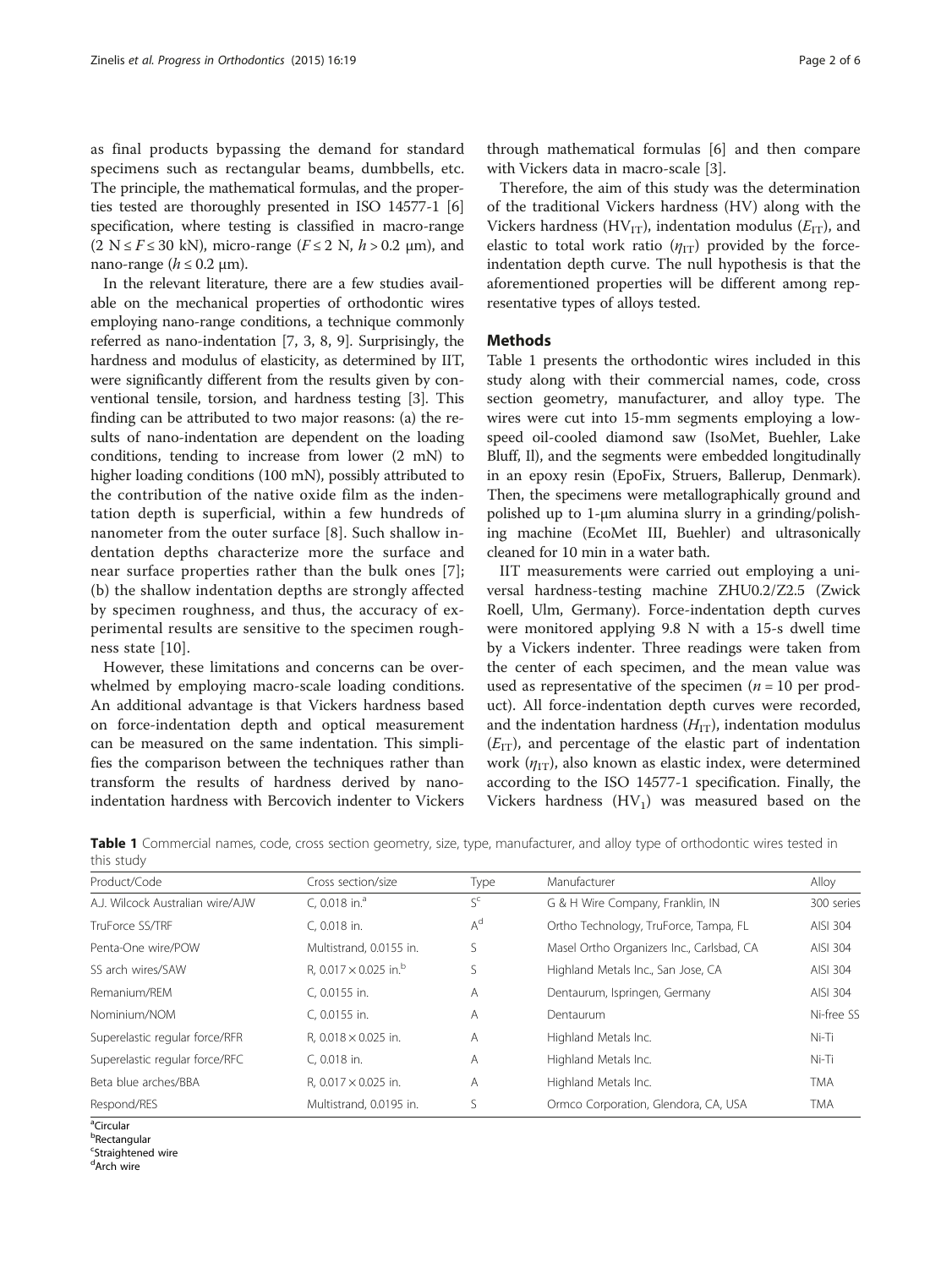<span id="page-2-0"></span>diagonal of the indentation at ×10 nominal magnification. Indentation hardness  $(H_{IT})$  is given by the equation:

$$
H_{\rm IT} = \frac{F_{\rm max}}{A_{\rm p}}
$$

where  $F_{\text{max}}$  is the maximum applied force and  $A_{\text{p}}$  is the projected (cross-sectional) area of contact between the test piece and the indenter. This can be correlated to Vickers hardness  $HV_{IT}$  by the formula  $HV_{IT} = 0.0945^*H_{IT}$  provided by the ISO 14577-1 specification [[6](#page-5-0)]. Martens hardness is determined by the ratio:

$$
HM = \frac{F}{26.43 * h^2}
$$

where  $F$  and  $h$  stand for test force and indentation depth under test force, respectively. Indentation modulus  $(E_{IT})$ was calculated by the following formula:

$$
E_{\text{IT}} = \frac{1 - (\nu_{\text{s}})^2}{\frac{1}{E_{\text{r}}} - \frac{1 - (\nu_{\text{i}})^2}{E_{\text{i}}}}
$$

where  $\nu_s$  is the Poisson's ratio of sample and  $\nu_i$  (0.07) the Poisson's ratio of the indenter. The Poisson's ratio values were set at 0.29 for stainless steel (SS) alloys, 0.3 for Ni-Ti, and 0.31 for titanium molybdenum alloys (TMA) [[11](#page-5-0)]. The term  $E_i$  stands for the modulus of the indenter (1140 GPa) while  $E_r$  is the reduced modulus given by the formula:

$$
E_{\rm r}=\ \frac{\sqrt{\pi}}{2C\sqrt{A_{\rm p}}}
$$

where C denotes the compliance of the contact and is determined by the slope of dh/dF between 95 and 60 % of  $F_{\text{max}}$ , and thus, the steeper (more vertical) the unloading curve the higher the  $E_{IT}$ . Finally,  $\eta_{IT}$  is given by the equation:

$$
\eta_{IT} = \frac{W_{\text{elast}}}{W_{\text{total}}} * 100\%
$$

where  $W_{\text{elast}}$  is the area under the unloading curve,  $W_{\text{blast}}$  the area between the loading and unloading curves, and  $W_{total}$  the sum of elastic and plastic works determined by the total area below the loading curve (Fig. 1). All indents were made at the center of cross section, and they were located more than 2.5 indentation diameter from the edge of the specimen according to the ASTM E384 guidelines [\[12](#page-5-0)].

The results of HM, HV<sub>IT</sub>, HV<sub>1</sub>,  $E_{\text{ID}}$  and  $\eta_{\text{IT}}$  were statistically analyzed by one-way ANOVA employing the material as a discriminating variable. Significant differences among groups were allocated by post hoc Student-Newman-Keuls (SNK) multiple comparison analysis at  $a = 0.05$ . Paired t test was used to compare the Vickers hardness between the indentation and traditional testings ( $a = 0.05$ ).

# Results

Figure [2a](#page-3-0) demonstrates representative force-indentation depth curves of different types of alloys tested. SS wires depicted shallower indentation depth indicating higher hardness, steeper unloading, and higher  $E_{IT}$  compared to Ni-Ti and TMA wires. Figure [2b](#page-3-0) illustrates representative indentations for SS and TMA wires without a noticeable elastic recovery. However, the indentation of the Ni-Ti alloy showed curved sides, indicative of elastic recovery around the tip. This elastic rebound is also shown in the force-indentation depth curve as a change in the unloading curve slope at forces below 1 N, implying a rapid decrease in indentation depth.

 $HV<sub>IT</sub>$  were found significantly lower compared to  $HV<sub>1</sub>$ between different Vickers methods for all materials tested (Table [2\)](#page-3-0). The SS alloys showed significantly higher  $H_{IT}$ and  $HV_1$  compared to Ni-Ti and TMA alloys apart from

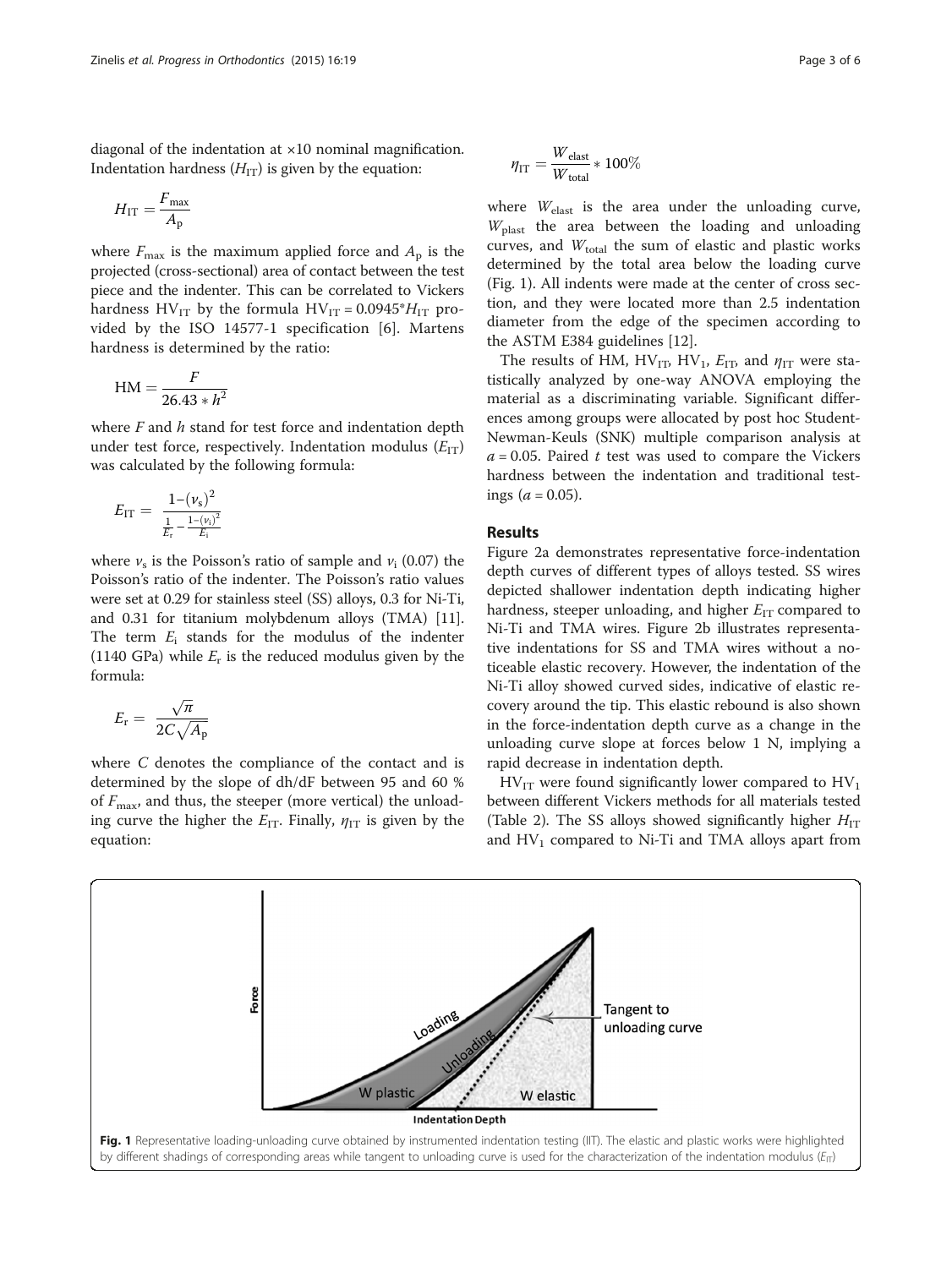<span id="page-3-0"></span>

recovery of the alloy around the tip

RES which showed an intermediate value. The same trend was found for HM and  $E_{IT}$  with SS showing the highest values and the Ni-Ti the lowest ones while both TMA wires showed intermediate results. Elastic to total work ratio  $\eta_{IT}$  cannot be sorted according to material type showing a rather random distribution among materials tested.

## **Discussion**

The null hypothesis must be accepted as the material tested showed significant differences in tested properties. The products tested represent many of the material and geometrical parameters of contemporary orthodontic wires. Four wires (TRF, POW, SAW and REM) are made

of AISI 304 SS alloy with nominal composition (wt%): Fe: Balance, Cr: 18–20, Ni: 8.0–10.5, Mn < 2.0, Si < 1.0,  $P < 0.045$ ,  $S < 0.03$ , and  $C < 0.08$  [\[11](#page-5-0)]. Three products (TRF, POW, and SAW) are delivered as preformed arches, while POW is a multistrand wire. The alloy type of A.J. Wilcock Australian wire (AJW) is not given by the manufacturer, but previous reports advocate that it belongs to 300 series SS, with Cr content in the range of 17–25 % and Ni content in the range of 8–12 % [\[13](#page-5-0)]. AJW is delivered in a spooled form with an increasing resilience (regular to supreme grades), but only the regular grade was included in this study [\[13](#page-5-0)]. NOM is a Ni-free alloy with nominal composition (wt%) Fe:

**Table 2** Mean values and standard deviation of HV<sub>IT</sub>, H<sub>1</sub>, HM, E<sub>IT</sub>, and  $\eta_{\text{IT}}$  for all the products tested

| Material<br>AJW | Vickers hardness, $HV_{\text{IT}}(=0.0945 H_{\text{IT}})$ HV <sub>1</sub> |                   | HM, $(N/mm2)$ | $E_{\text{IT}}$ (GPa)    | $\eta_{\sqcap}$ , (%) |
|-----------------|---------------------------------------------------------------------------|-------------------|---------------|--------------------------|-----------------------|
|                 | 475 $(36)^{1/3}$                                                          | $545(8)^{1,2, b}$ | 2558(165)     | $42.5(2.1)$ <sup>1</sup> | $57.3(2.9)^{1,2}$     |
| <b>TRF</b>      | $462(18)^{1,2, a}$                                                        | 529 $(11)^{2, b}$ | $2656(76)^1$  | $49.7(0.9)^2$            | $47.0(0.7)^3$         |
| POW             | $476(26)^{1, a}$                                                          | $535(4)^{1,2, b}$ | $2211(85)^2$  | $34.3(1.3)^3$            | $58.2(0.4)^{2.4}$     |
| SAW             | 430(6) <sup>2,3, a</sup>                                                  | $528(7)^{2, b}$   | $2282(27)^2$  | $39.1(0.5)^4$            | $51.3(0.5)^5$         |
| <b>REM</b>      | 429(13) <sup>2,3, a</sup>                                                 | $601(3)^{3, b}$   | $2123(56)^2$  | $33.8(0.8)^5$            | $55.3(0.6)^1$         |
| <b>NOM</b>      | 419 $(10)^{3, a}$                                                         | $528(6)^{1,2, b}$ | $1831(36)^3$  | $27.1(0.5)^6$            | $64.4(0.9)^6$         |
| <b>RFR</b>      | $304(2)^{4, a}$                                                           | $333(5)^{4, b}$   | $1548(11)^4$  | $25.0(0.3)^6$            | $64.1(0.9)^6$         |
| <b>RFC</b>      | $249(9)^{5, a}$                                                           | $325(15)^{4, b}$  | $1287(32)^5$  | $21.0(0.4)^{7}$          | $59.8(0.3)^4$         |
| <b>BBA</b>      | $309(14)^{4, a}$                                                          | $330(9)^{4, b}$   | $1818(58)^3$  | $34.2(0.6)^3$            | $45.8(1.4)^3$         |
| <b>RES</b>      | 397 $(22)^{3, a}$                                                         | 488 $(21)^{5, b}$ | $2033(29)^2$  | $33.2(1.1)^5$            | $51.8(1.6)^5$         |

Same numerical superscripts denote mean values without statistical significant differences among materials  $(P > 0.05)$ . Same alphabetic superscripts illustrate no significant differences ( $P > 0.05$ ) between HV $_{\text{IT}}$  and HV<sub>1</sub>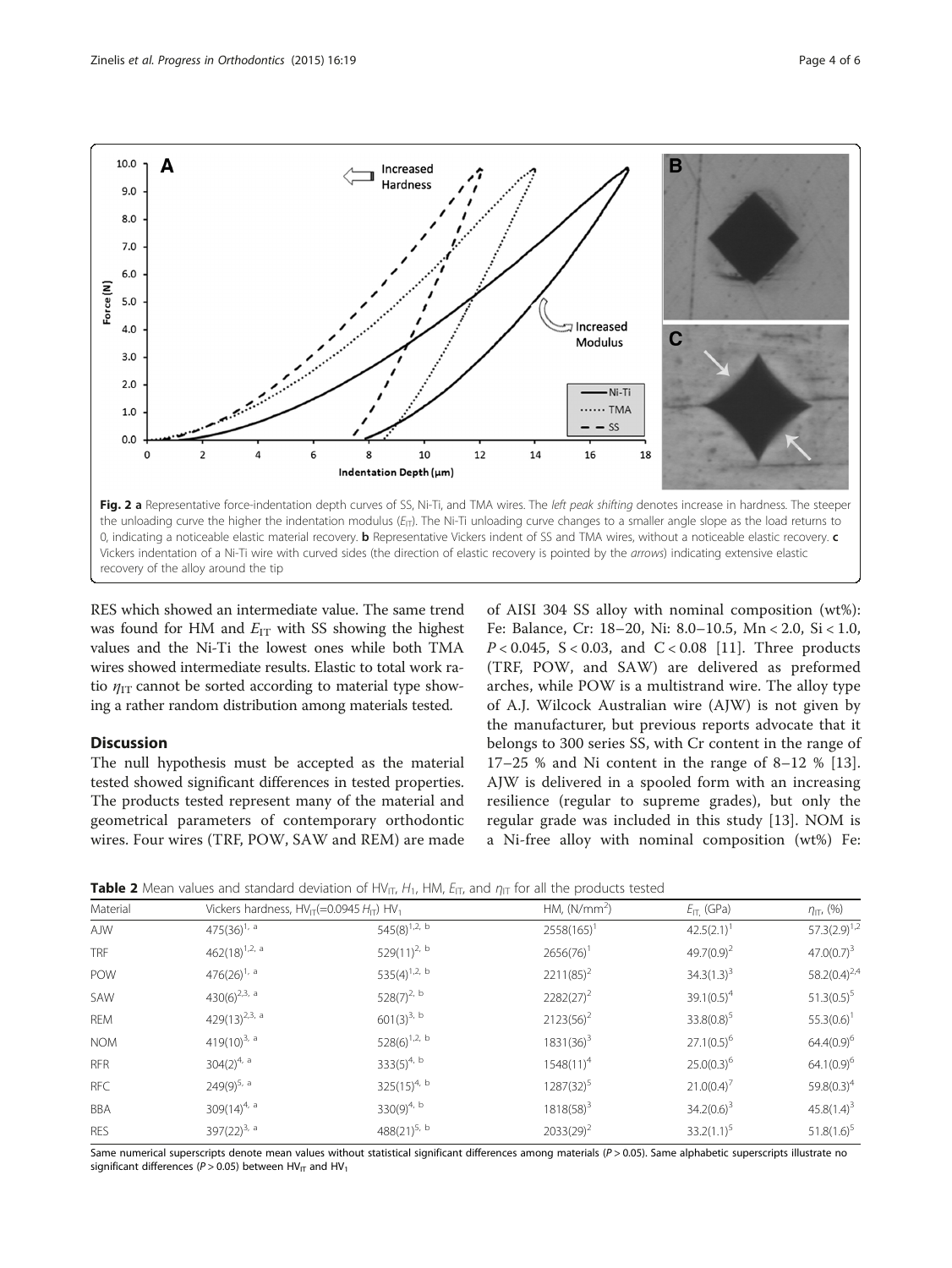Balance, Cr: 16.0–20.0, Ni ≤ 0.2, Mo :1.8–2.5, Mn : 16.0–20.0, Si  $\leq$  1.0, P  $\leq$  0.05, S  $\leq$  0.05, C  $\leq$  0.1, V  $\leq$  0.2, and N: 0.7–1.0. This alloy is delivered with the 1.4456 EN/DIN numerical designation corresponding to the S 310 50 in UNS designation, but without a code in the AISI USA system [\[14](#page-5-0)].

There is no data for HM in dental literature, but the results of Vickers hardness are in agreement with previous findings with the SS wires demonstrating the highest hardness  $(484 \sim 600 \text{ HV}$  [[15, 16, 3\]](#page-5-0)) compared to other alloys. Ni-Ti  $(240 \sim 438 \text{ HV}$  [[7, 3](#page-5-0), [15, 9](#page-5-0), [5\]](#page-5-0)) and TMA  $(292 \sim 377 \text{ HV}$  $(292 \sim 377 \text{ HV}$  $(292 \sim 377 \text{ HV}$  [3, [15](#page-5-0), [17](#page-5-0), [5\]](#page-5-0)) showed lower values with overlapping ranges. However, the recorded values for orthodontic wires are much higher than the nominal values of AISI 304 (210 HV [\[18\]](#page-5-0)) and Ni-Ti (200 HV [[19](#page-5-0)]) alloys in annealed state, due to the extensive cold working during the manufacturing process [\[5](#page-5-0)], the extent of which remains unknown as the thermomechanical treatment of each product is considered proprietary [\[5](#page-5-0)]. The variations in thermomechanical treatment among the products may explain the different hardness values of wires sharing the same elemental compositions.

Interestingly, all materials showed significantly lower  $HV_{IT}$  compared to  $HV_1$  with difference in mean values ranging from 21 up to 172 Vickers. This finding shows that the results between the two methods are not comparable, although both methods measure the same material property. The accuracy of traditional Vickers hardness measurement is influenced mainly by the resolution of the optical system, the operator's perception, the variation of hardness with load, (a phenomenon commonly known as indentation size effect), and most importantly, by the elastic recovery of the material around indention after load removal [\[20](#page-5-0)]. All these parameters may overestimate or underestimate the final outcome, apart from the elastic recovery, which constantly overestimates the measurement as it decreases the diagonal length. Contrary, indentation hardness testing is free of all these interferences. Ni-Ti showed higher elastic recovery during unloading (Fig. [2](#page-3-0)), but this behavior should not be confused with shape memory and pseudoelasticity of Ni-Ti system as these properties cannot be activated in cold work state as it has been indicated for orthodontic wires and endodontic files made of Ni-Ti alloy [\[21](#page-5-0)–[23](#page-5-0)]. Nevertheless, although fully automated, the results of indentation hardness are still influenced by some experimental parameters (i.e., approach speed of the indenter, test force or indentation depth control mode, speed of application of the test force) and thus, small variations among IIT results are anticipated.

The  $E_{IT}$  values were found according to the expected classification with SS showing the highest values followed by TMA and Ni-Ti wires. Yet, the results are much lower than the nominal values of orthodontic wires  $(168 \sim$ 226 GPa for SS, 57 ~ 86 GPa for TMA, and 30 ~ 44 GPa

for Ni-Ti [\[1](#page-5-0)]). However, this inconsistency cannot be appended to experimental conditions as loading conditions applied according to ISO 14577 [[6](#page-5-0)] and indentations were substantial enough distance from the edge of the sample according to the ASTM E384 guidelines [\[12\]](#page-5-0). As described in Fig. [1](#page-2-0),  $E_{IT}$  is measured by the slope of the unloading curve and the steeper the slope the higher the modulus. The unloading cycle starts at maximum depth after the application of preselected load. At this point, the external force of the device is set to 0 but the indenter moves backwards due to the elastic rebound of the material. The device is capable of monitoring the exerted force and indentation depth simultaneously drawing the unloading curve. However, the slope of this curve is strongly affected by the presence of residual stresses, overestimating and underestimating the  $E_{IT}$  values in compressive and tensile residual stresses, respectively [[24\]](#page-5-0). Taking advantage of this phenomenon, a certain methodology has been developed for the exact estimation of residual stresses using stress-free samples as reference [[24\]](#page-5-0). The aforementioned comments explain that the estimation of reliable values for  $E_{IT}$  requires stress-free samples. This might be also the explanation that the results of previous studies with nano-indentation although demonstrated closer results to nominal values of orthodontic alloys for SS (150  $\sim$  229 GPa [[3](#page-5-0), [7](#page-5-0)]), Ni-Ti (60  $\sim$  69 GPa [[9](#page-5-0), [7](#page-5-0), [3\]](#page-5-0)) and TMA alloys (68 [\[3\]](#page-5-0) GPa) failed to match with the tensile results when the same alloy is tested by both methods [\[3\]](#page-5-0). The necessity for stress-free samples is not clearly presented as a prerequisite for the proper estimation of modulus in relevant documents, and thus, researcher must be aware of this limitation to avoid the presentation of fault and misleading data.

The force-indentation curve (Fig. [1](#page-2-0)) provides also information for the total work of indentation  $W_{total}$ , which is divided in elastic  $W_{\text{elast}}$  and plastic works  $W_{\text{plast}}$ . However, as the absolute values are dependent on the applied load, it is preferred to make comparisons based on normalized quantities, like the elastic index  $\eta_{IT}$  which is independent of load, [[25](#page-5-0)]. In the present study, the elastic indices showed much higher than the expected values for ductile alloys (<30 % [\[26](#page-5-0)]). Especially for Ni-Ti alloys, this is an additional evidence that they are not in fully annealed form and thus are not capable of showing shape memory and superelastic properties.

The clinical implication of hardness data is associated with the arch wire itself and the matching with mechanical properties of bracket. Since hardness is an indication for the material resistance in plastic deformation, the higher the hardness of the alloy the higher the resistance to plastic deformation. A recent study has experimentally verified that SS has better wear resistance (followed by TMA with intermediate and Ni-Ti with the worst) against both 316 SS and Ti-6Al-4V bracket alloys [\[16](#page-5-0)].